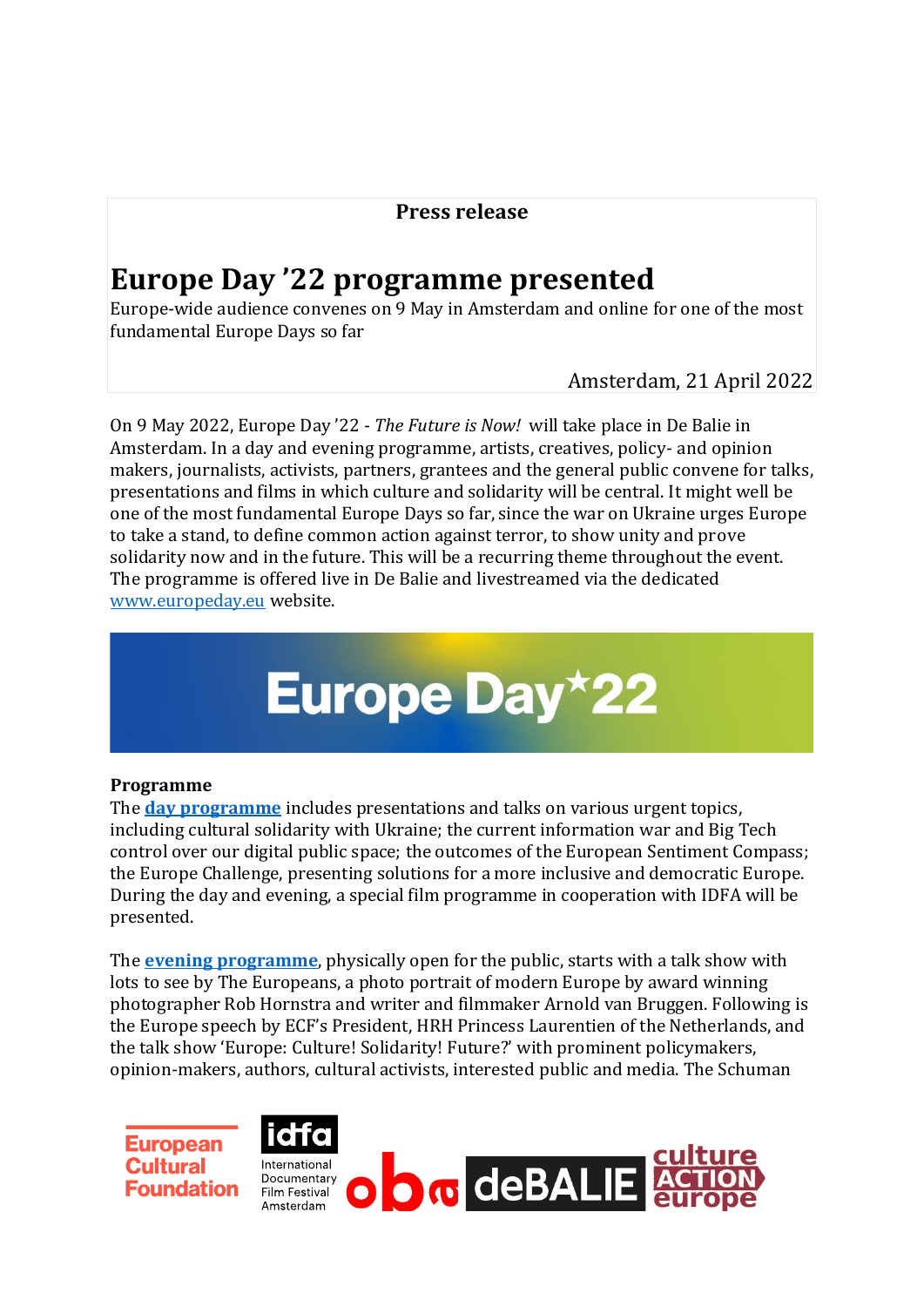Show, late night comedy, bursting the Brussels bubble, closes the programme. All are accessible to the public. Full programme o[n www.europeday.eu.](http://www.europeday.eu/)

#### **Livestream preprogramme**

The livestream kicks off with various presentations and discussions between cultural professionals and policymakers from 12 European countries in the framework of the AMPLIFY campaign by Cultural Action Europe. This campaign is to bring ideas, proposals and recommendations about the vision of culture to the Conference on the Future of Europe.

#### **About Europe Day**

[Europe Day](https://europeday.eu/) is a day celebrating "peace and unity in Europe", in commemoration of the Schuman Declaration of 9 May 1950. Since 2019, the European Cultural Foundation celebrates Europe Day in Amsterdam in a festival atmosphere, telling the many stories of Europe and imagining a better Europe. It connects the local and the European, presents cultural solutions to European challenges, making our continent more inclusive, more democratic, more culturally aware and a better place to live. This year, peace and unity in Europe are at stake. Russia's war on Ukraine has brutally reminded us how relevant the founding narrative of the European Union and of Europe Day is. The future of Europe is made right now in our response to the war on Ukraine. Therefore, Europe Day '22 is labelled The Future is now!.

#### **About the European Cultural Foundation**

Founded in 1954 and based in Amsterdam, the European Cultural Foundation promotes a European sentiment through developing and supporting cultural initiatives that let people share, experience and imagine Europe. The founders envisioned a united Europe where citizens feel proudly European, a place where they can live, express themselves, work and dream freely, in diversity and harmony. This mission is as urgent now as it was back then.

#### **Press attendance and interview requests (not for publication)**

If you like to be present at one or more programme parts of Europe Day, please send your accreditation request including name, media name and function no later than Friday 6 May, 9.00 to [press@culturalfoundation.eu](mailto:%20press@culturalfoundation.eu)

The same applies to be present at the evening programme with the speech of Princess Laurentien (arrival 20.00). A restriction can be imposed if there is great interest. Accredited media receive a press program with further information.

#### For more information: **European Cultural Foundation**